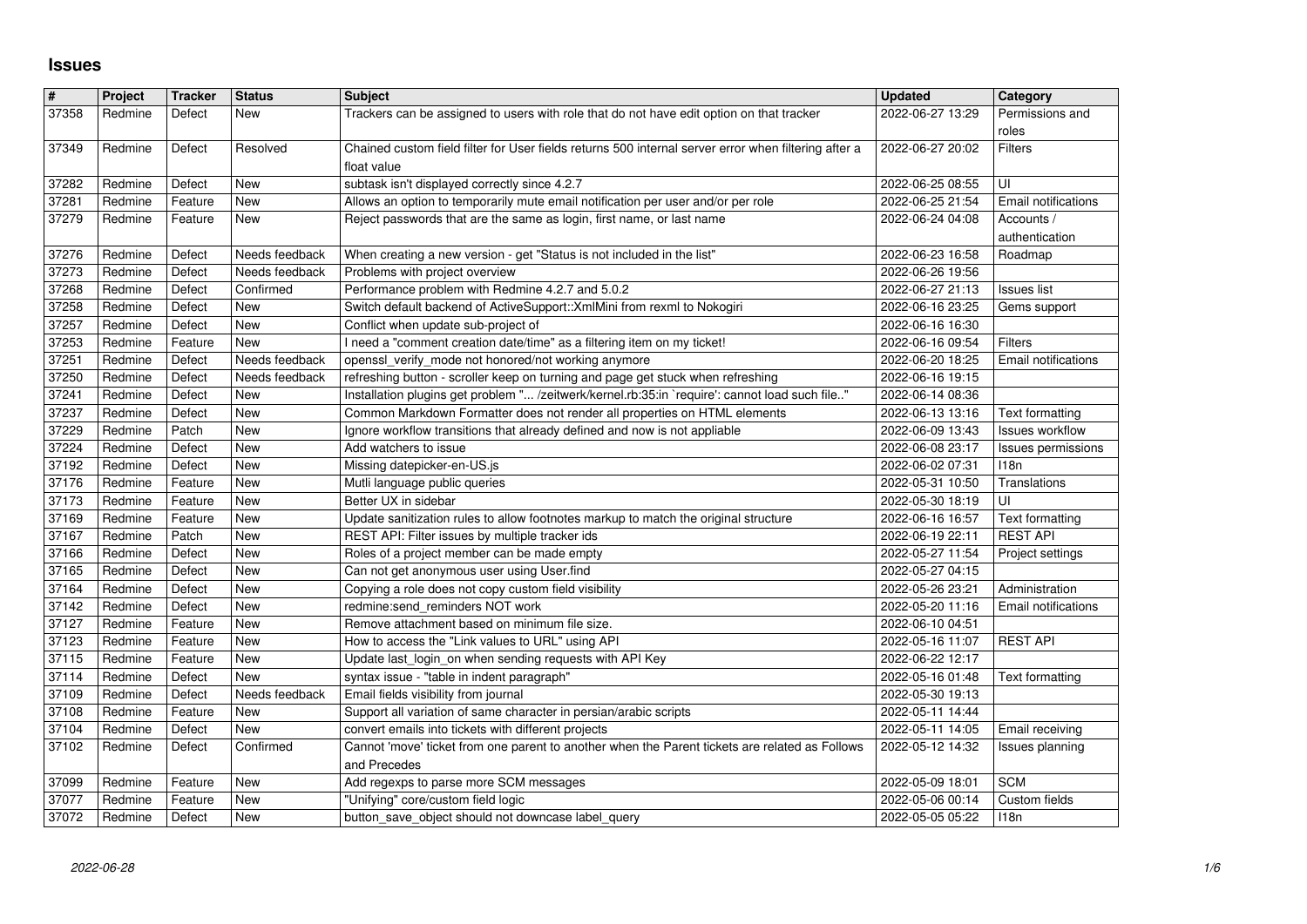| $\overline{\mathbf{H}}$ | Project            | <b>Tracker</b>     | <b>Status</b>            | <b>Subject</b>                                                                                                                                                         | <b>Updated</b>                       | Category                                       |
|-------------------------|--------------------|--------------------|--------------------------|------------------------------------------------------------------------------------------------------------------------------------------------------------------------|--------------------------------------|------------------------------------------------|
| 37063<br>37062          | Redmine<br>Redmine | Defect<br>Feature  | Confirmed<br>New         | Code highlight adds trailing space after quotes<br>Possibility to move custom fields before the built-in fields                                                        | 2022-05-12 07:46<br>2022-04-30 10:33 | <b>Text formatting</b><br>UI                   |
| 37048                   | Redmine            | Defect             | <b>New</b>               | generate redmine_plugin is broken for Redmine 5                                                                                                                        | 2022-05-24 10:41                     |                                                |
| 37038                   | Redmine            | Defect             | <b>New</b>               | Email notifications error                                                                                                                                              | 2022-04-26 22:33                     | Email notifications                            |
| 37008<br>37007          | Redmine<br>Redmine | Defect<br>Defect   | New<br><b>New</b>        | Custom query<br>Switching project in "New Issue" shows wrong fields and uses disallowed default tracker                                                                | 2022-04-22 14:49<br>2022-04-22 14:39 | Search engine<br>Issues permissions            |
| 37005                   | Redmine            | Feature            | New                      | Filter the issue whose status changed to open last week                                                                                                                | 2022-04-22 12:07                     | Filters                                        |
| 37000                   | Redmine            | Defect             | New                      | Repositories are not displaying properly at 125% in Safari 15.4                                                                                                        | 2022-04-21 12:15                     | UI                                             |
| 36996<br>36969          | Redmine<br>Redmine | Defect<br>Defect   | Needs feedback<br>New    | a choice is missing from the list for "notification by email"<br>EmailAddress regex matches invalid email addresses                                                    | 2022-04-25 11:28<br>2022-05-05 09:08 | Administration<br>Accounts /<br>authentication |
| 36967                   | Redmine            | Defect             | New                      | issue#create difference error patterns between project id inside and outside with none member<br>condition                                                             | 2022-04-18 09:56                     | <b>Issues</b>                                  |
| 36940<br>36933          | Redmine<br>Redmine | Defect<br>Feature  | Resolved<br><b>New</b>   | Chained custom field filter doesn't work for User fields<br>Halt Redmine boot entirely instead of showing a warning in admin/info when there are pending<br>migrations | 2022-06-27 20:08<br>2022-04-11 09:11 | Filters<br>Administration                      |
| 36931                   | Redmine            | Feature            | New                      | Option to search active projects only                                                                                                                                  | 2022-04-11 04:05                     | Search engine                                  |
| 36908                   | Redmine            | Feature            | New                      | Improved wording on password change form                                                                                                                               | 2022-06-24 11:32                     | UI                                             |
| 36901<br>36897          | Redmine<br>Redmine | Defect<br>Patch    | Confirmed<br>New         | Jump to project is misaligned in Safari 15.4<br>Wrong formatting of date in Time Entries                                                                               | 2022-06-20 19:42<br>2022-06-14 11:33 | UI<br>Time tracking                            |
| 36875                   | Redmine            | Feature            | New                      | Run garbage collection by clicking on the admin site                                                                                                                   | 2022-04-03 07:44                     | Administration                                 |
| 36864                   | Redmine            | Defect             | <b>New</b><br><b>New</b> | Email can't be dragged into Redmine 4.2.3<br>Include workflow creation in REST API                                                                                     | 2022-03-31 06:00                     | Issues<br><b>REST API</b>                      |
| 36854<br>36852          | Redmine<br>Redmine | Feature<br>Feature | <b>New</b>               | Load and use bash/system ENV variables in config YML files                                                                                                             | 2022-03-29 10:14<br>2022-04-12 18:16 |                                                |
| 36848                   | Redmine            | Feature            | New                      | API allow display "watchers" when listing several issues                                                                                                               | 2022-03-28 10:53                     | <b>REST API</b>                                |
| 36844<br>36840          | Redmine<br>Redmine | Patch<br>Feature   | <b>New</b><br>New        | Cleanup orphaned query and role ids from habtm join table queries_roles<br>Migrate Wiki needs an update.                                                               | 2022-03-27 23:20<br>2022-03-25 21:01 | Wiki                                           |
| 36827                   | Redmine            | Patch              | <b>New</b>               | User Department Required in CSV export                                                                                                                                 | 2022-03-23 07:04                     | Issues                                         |
| 36814<br>36807          | Redmine<br>Redmine | Defect<br>Patch    | <b>New</b><br><b>New</b> | Can't login in after upgrading to rev. 21486<br>Remove CommonMark experimental flag and mark as deprecated the RedCarpet Markdown                                      | 2022-03-24 04:32<br>2022-06-25 19:52 | <b>Text formatting</b>                         |
| 36806                   | Redmine            | Patch              | <b>New</b>               | Remove rss_* deprecated methods                                                                                                                                        | 2022-03-19 11:36                     |                                                |
| 36801                   | Redmine            | Defect             | <b>New</b><br>New        | Rails Autoload Paths contain plugin libs twice                                                                                                                         | 2022-03-18 22:25                     | Plugin API                                     |
| 36794<br>36785          | Redmine<br>Redmine | Defect<br>Feature  | New                      | Issue copying ignores workflow rules<br>Extension rest api                                                                                                             | 2022-03-17 16:46<br>2022-03-17 13:10 | <b>REST API</b>                                |
| 36772                   | Redmine            | Defect             | Needs feedback           | Private notes are visible for users when the option isn't activated                                                                                                    | 2022-04-26 13:14                     | Permissions and                                |
| 36742                   | Redmine            | Patch              | New                      | Scroll to top button                                                                                                                                                   | 2022-03-10 19:37                     | roles                                          |
| 36739                   | Redmine            | Feature            | New                      | Copy issue without notification on old issue                                                                                                                           | 2022-03-09 02:23                     | Issues                                         |
| 36735                   | Redmine            | Defect             | New                      | Realitons error                                                                                                                                                        | 2022-03-07 12:00                     | Issues                                         |
| 36719<br>36711          | Redmine<br>Redmine | Defect<br>Feature  | New<br>New               | Projects page doesn't show project summary correctly if it contains a table<br>Various features for MailHandler                                                        | 2022-02-28 17:55<br>2022-02-26 23:12 | Projects<br>Email receiving                    |
| 36702                   | Redmine            | Feature            | New                      | Inline autocomplete for versions                                                                                                                                       | 2022-02-25 09:06                     |                                                |
| 36700                   | Redmine            | Defect             | New                      | redmine:email:receive_imap truncate body email                                                                                                                         | 2022-02-24 15:59                     | Email receiving                                |
|                         |                    |                    |                          |                                                                                                                                                                        |                                      |                                                |
|                         |                    |                    |                          |                                                                                                                                                                        |                                      |                                                |
|                         |                    |                    |                          |                                                                                                                                                                        |                                      |                                                |
|                         |                    |                    |                          |                                                                                                                                                                        |                                      |                                                |
|                         |                    |                    |                          |                                                                                                                                                                        |                                      |                                                |
|                         |                    |                    |                          |                                                                                                                                                                        |                                      |                                                |
|                         |                    |                    |                          |                                                                                                                                                                        |                                      |                                                |
|                         |                    |                    |                          |                                                                                                                                                                        |                                      |                                                |
|                         |                    |                    |                          |                                                                                                                                                                        |                                      |                                                |
|                         |                    |                    |                          |                                                                                                                                                                        |                                      |                                                |
|                         |                    |                    |                          |                                                                                                                                                                        |                                      |                                                |
|                         |                    |                    |                          |                                                                                                                                                                        |                                      |                                                |
|                         |                    |                    |                          |                                                                                                                                                                        |                                      |                                                |
|                         |                    |                    |                          |                                                                                                                                                                        |                                      |                                                |
|                         |                    |                    |                          |                                                                                                                                                                        |                                      |                                                |
|                         |                    |                    |                          |                                                                                                                                                                        |                                      |                                                |
|                         |                    |                    |                          |                                                                                                                                                                        |                                      |                                                |
|                         |                    |                    |                          |                                                                                                                                                                        |                                      |                                                |
|                         |                    |                    |                          |                                                                                                                                                                        |                                      |                                                |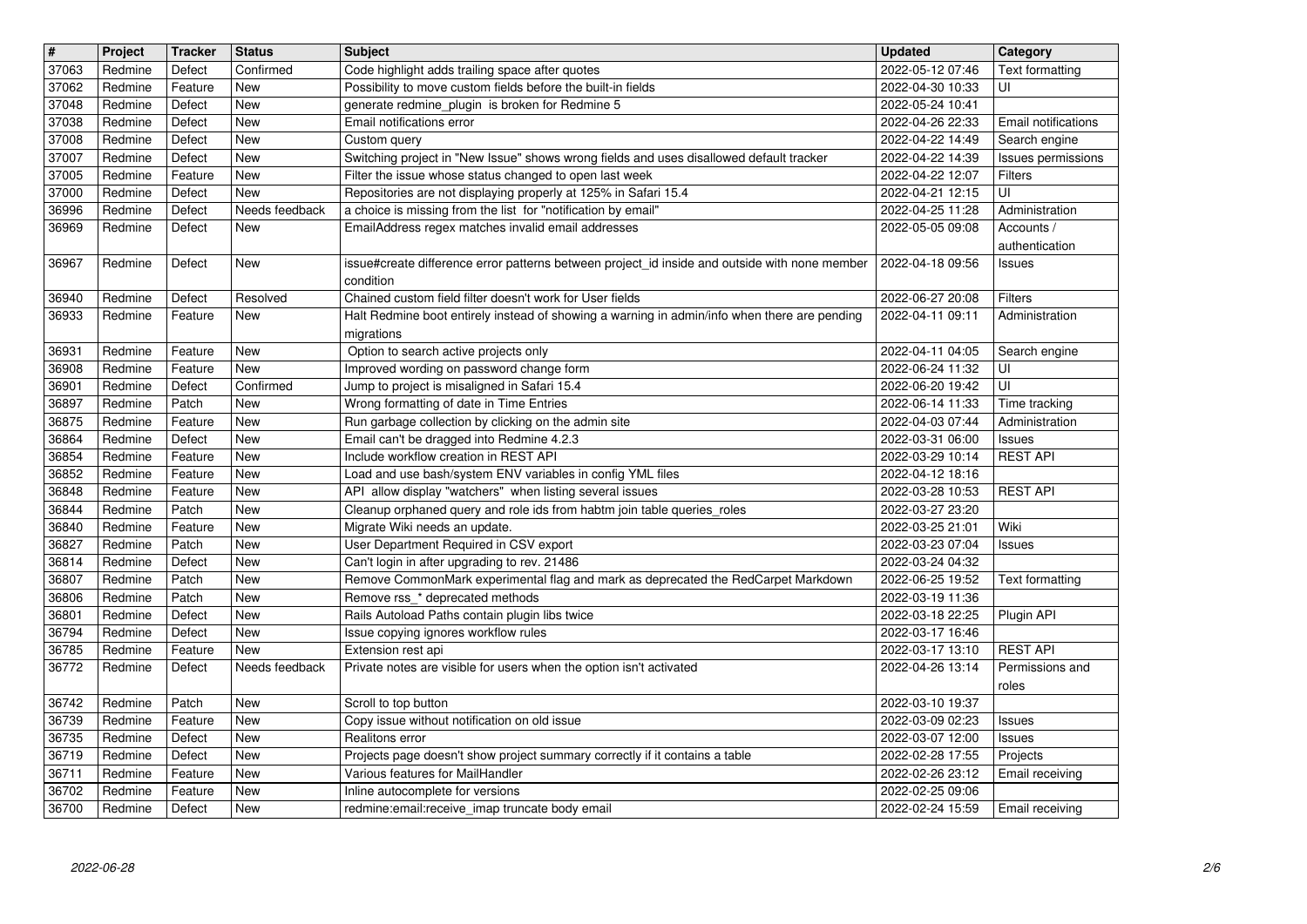| $\overline{\mathbf{H}}$ | Project            | <b>Tracker</b>     | <b>Status</b>           | <b>Subject</b>                                                                                                                                                | <b>Updated</b>                       | Category                                      |
|-------------------------|--------------------|--------------------|-------------------------|---------------------------------------------------------------------------------------------------------------------------------------------------------------|--------------------------------------|-----------------------------------------------|
| 36695<br>36679          | Redmine<br>Redmine | Feature<br>Feature | New<br>New              | Add check in Redmine information page if default queue adapter is used in production<br>Export a version as changelog text                                    | 2022-03-29 07:03<br>2022-02-22 00:28 | Administration<br>Roadmap                     |
| 36659                   | Redmine            | Feature            | New                     | Add "auth_source_id" to GET request for Endpoint /users.:format                                                                                               | 2022-02-18 10:22                     | <b>REST API</b>                               |
| 36634                   | Redmine            | Defect             | New                     | Usability: change "are you sure" texts.                                                                                                                       | 2022-02-14 12:36                     | UI                                            |
| 36594<br>36583          | Redmine<br>Redmine | Feature<br>Defect  | New<br>New              | Relax rouge version dependency in Gemfile<br>Navigate directly to My Page from SSO authentication avoiding redmine login                                      | 2022-02-09 19:31<br>2022-02-07 12:19 | Text formatting<br>OpenID                     |
| 36581                   | Redmine            | Defect             | New                     | Clicking the "New repository" button causes a 404 error                                                                                                       | 2022-03-13 08:54                     | <b>SCM</b>                                    |
| 36574<br>36573          | Redmine<br>Redmine | Defect<br>Feature  | New<br>New              | context-menu on task<br>Extend config.ru to support sub-uri ootb and cleanup all wiki pages                                                                   | 2022-02-24 13:53<br>2022-02-10 06:40 | UI<br>Administration                          |
| 36544                   | Redmine            | Feature            | New                     | API json/xml responses based on Accept header                                                                                                                 | 2022-01-30 14:33                     | <b>REST API</b>                               |
| 36542                   | Redmine            | Defect             | New                     | projects.xml API doens't include closed projects since redmine v4.1                                                                                           | 2022-02-10 10:14                     | <b>REST API</b>                               |
| 36537<br>36521          | Redmine<br>Redmine | Feature<br>Feature | New<br><b>New</b>       | Diferentiate between "comment" and "edit", Issues.<br>Add language filter to redmine.org page                                                                 | 2022-01-27 14:00<br>2022-01-25 21:30 | Issues<br>Website                             |
|                         |                    |                    |                         |                                                                                                                                                               |                                      | (redmine.org)                                 |
| 36515<br>36452          | Redmine<br>Redmine | Defect<br>Defect   | <b>New</b><br>Confirmed | Images with absolute Path / URL not exported to PDF<br>Infinite loop on PDF export if image included with attributes                                          | 2022-03-02 23:53<br>2022-01-20 01:26 | PDF export<br>PDF export                      |
| 36450                   | Redmine            | Feature            | New                     | Show/hide private comments                                                                                                                                    | 2022-01-19 10:43                     | Issues                                        |
| 36448                   | Redmine            | Feature            | New                     | Option to group subtasks within task in issue list                                                                                                            | 2022-01-19 01:18                     | Issues list                                   |
| 36444<br>36438          | Redmine<br>Redmine | Defect<br>Patch    | New<br>New              | Validation error message when no trackers are assigned to a project is confusing<br>Support nulls first/last option for sorting order of custom queries       | 2022-01-18 08:11<br>2022-01-17 13:41 | Email receiving                               |
| 36413                   | Redmine            | Feature            | New                     | How could I assign automatically project value to the linked demands?                                                                                         | 2022-01-11 18:10                     | Project settings                              |
| 36412<br>36395          | Redmine<br>Redmine | Feature<br>Defect  | New<br><b>New</b>       | Possibility to mark "Note" field as "Required" in "Workflow->Fields permissions" tab<br>Mailer.with_synched_deliveries is not thread-safe                     | 2022-01-10 23:53<br>2022-01-06 17:12 | <b>Issues workflow</b><br>Email notifications |
| 36387                   | Redmine            | Patch              | Resolved                | Updating Hungarian translation                                                                                                                                | 2022-01-19 13:19                     | Translations                                  |
| 36376                   | Redmine            | Feature            | New                     | accidentally delete a member in the project member settings                                                                                                   | 2022-01-18 10:49                     |                                               |
| 36374<br>36370          | Redmine<br>Redmine | Feature<br>Feature | New<br>New              | Add sign in page caps lock indicator<br>Add Copy and Archive to the project context menu                                                                      | 2021-12-31 06:53<br>2022-01-07 09:01 | Security<br>Projects                          |
| 36368                   | Redmine            | Defect             | New                     | show in assignable user when he/she is not member of that project                                                                                             | 2021-12-30 13:11                     | <b>Issues</b>                                 |
| 36365<br>36364          | Redmine<br>Redmine | Defect<br>Feature  | New<br>New              | centos8 00 redmine0000000000 webhook,000000000000000<br>Add possibility to add custom field of type key/value list to timelog reports                         | 2021-12-29 10:00<br>2021-12-28 18:28 | Hook requests<br>Time tracking                |
| 36349                   | Redmine            | Defect             | <b>New</b>              | Problem with adding peopel to existing tasks                                                                                                                  | 2022-01-25 11:52                     | Issues permissions                            |
| 36335                   | Redmine            | Defect             | New                     | Error when editing workflow with large number of statuses                                                                                                     | 2021-12-19 15:50                     | <b>Issues workflow</b>                        |
| 36328<br>36320          | Redmine<br>Redmine | Feature<br>Feature | New<br>New              | Issue Tab - View Issue and all its descendants<br>Migrate to Rails 7                                                                                          | 2021-12-20 18:55<br>2022-05-04 10:26 | Issues<br>Rails support                       |
| 36295                   | Redmine            | Feature            | New                     | Tracker based field ordering.                                                                                                                                 | 2021-12-09 21:09                     | Custom fields                                 |
| 36291<br>36278          | Redmine<br>Redmine | Defect<br>Defect   | New<br>New              | Issue done ratio is not updated after closing duplicate issue<br>Required field does not marked as required when user has multiple roles with different rules | 2021-12-22 13:35<br>2021-12-13 10:46 | <b>Issues</b><br><b>Issues workflow</b>       |
| 36273                   | Redmine            | Defect             | New                     | Modifying the source code of the plugin does not reload it in trunk 21295                                                                                     | 2021-12-02 15:21                     |                                               |
| 36265                   | Redmine            | Patch              | New                     | More flexible options for issue notifications                                                                                                                 | 2021-12-01 10:27                     |                                               |
| 36260<br>36258          | Redmine<br>Redmine | Defect<br>Patch    | New<br>New              | Gantt error<br>Support revision without any message                                                                                                           | 2021-11-30 11:55<br>2021-12-30 10:22 | <b>SCM</b>                                    |
| 36256<br>36252          | Redmine<br>Redmine | Feature<br>Feature | New<br>New              | Redmine Calendar is not listing issues<br>Make the wiki multi-lingual                                                                                         | 2021-11-29 09:00<br>2021-11-26 11:18 | Calendar                                      |
|                         |                    |                    |                         |                                                                                                                                                               |                                      |                                               |
|                         |                    |                    |                         |                                                                                                                                                               |                                      |                                               |
|                         |                    |                    |                         |                                                                                                                                                               |                                      |                                               |
|                         |                    |                    |                         |                                                                                                                                                               |                                      |                                               |
|                         |                    |                    |                         |                                                                                                                                                               |                                      |                                               |
|                         |                    |                    |                         |                                                                                                                                                               |                                      |                                               |
|                         |                    |                    |                         |                                                                                                                                                               |                                      |                                               |
|                         |                    |                    |                         |                                                                                                                                                               |                                      |                                               |
|                         |                    |                    |                         |                                                                                                                                                               |                                      |                                               |
|                         |                    |                    |                         |                                                                                                                                                               |                                      |                                               |
|                         |                    |                    |                         |                                                                                                                                                               |                                      |                                               |
|                         |                    |                    |                         |                                                                                                                                                               |                                      |                                               |
|                         |                    |                    |                         |                                                                                                                                                               |                                      |                                               |
|                         |                    |                    |                         |                                                                                                                                                               |                                      |                                               |
|                         |                    |                    |                         |                                                                                                                                                               |                                      |                                               |
|                         |                    |                    |                         |                                                                                                                                                               |                                      |                                               |
|                         |                    |                    |                         |                                                                                                                                                               |                                      |                                               |
|                         |                    |                    |                         |                                                                                                                                                               |                                      |                                               |
|                         |                    |                    |                         |                                                                                                                                                               |                                      |                                               |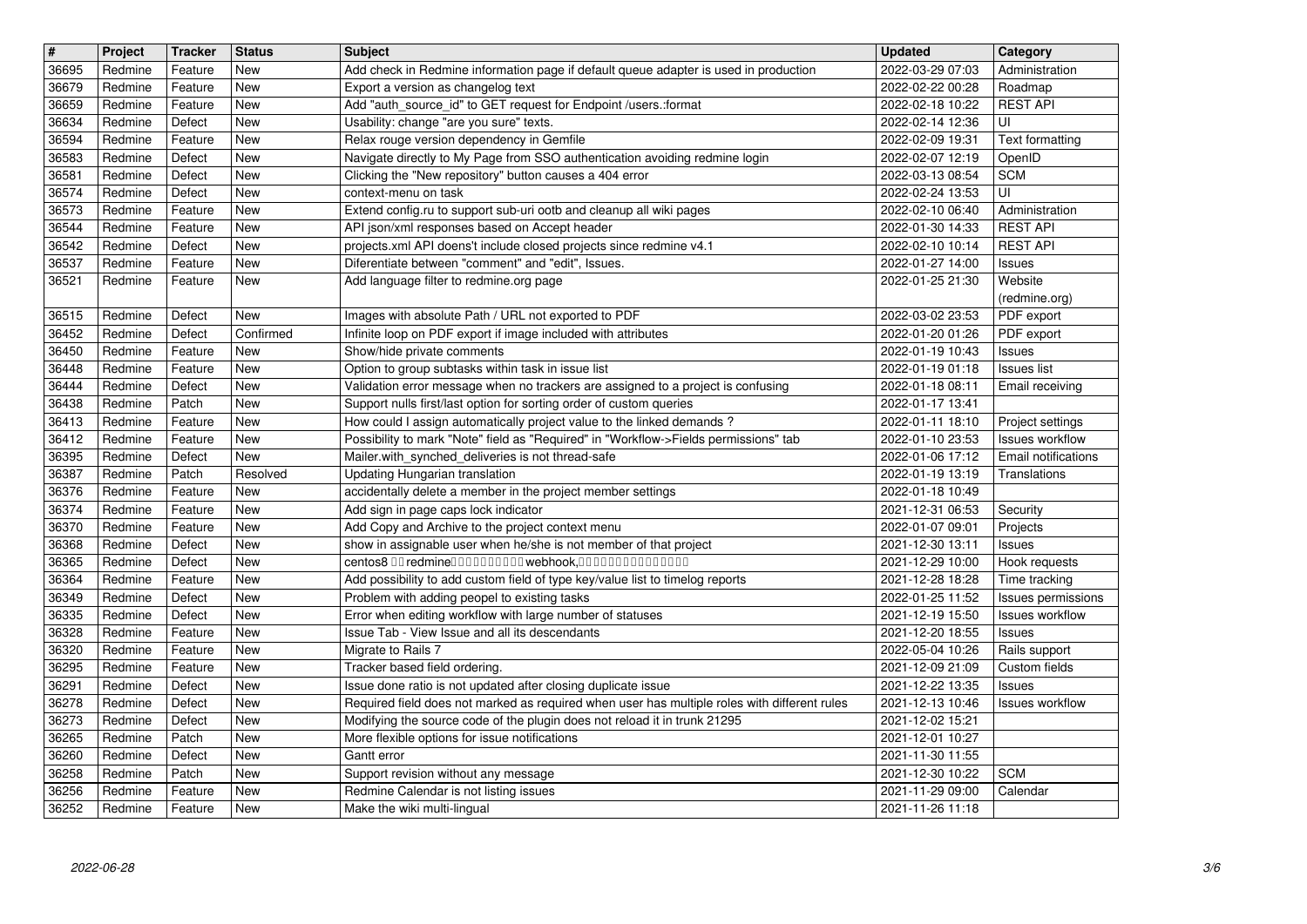| $\overline{\mathbf{H}}$ | Project            | <b>Tracker</b>     | <b>Status</b>         | <b>Subject</b>                                                                                                                                 | <b>Updated</b>                       | Category                          |
|-------------------------|--------------------|--------------------|-----------------------|------------------------------------------------------------------------------------------------------------------------------------------------|--------------------------------------|-----------------------------------|
| 36245<br>36229          | Redmine<br>Redmine | Defect<br>Defect   | Resolved<br>New       | ActiveSupport::Reloader.to_prepare not working in trunk 21287<br>API - Question/Problem                                                        | 2022-01-06 16:54<br>2021-11-23 23:44 | Plugin API<br>Documentation       |
| 36223                   | Redmine            | Defect             | <b>New</b>            | Import from csv problems                                                                                                                       | 2021-11-22 16:55                     | Importers                         |
| 36204                   | Redmine            | Feature            | New                   | Add links from roadmap and a specific version to files associated with a version                                                               | 2021-11-17 16:51                     | Roadmap                           |
| 36197<br>36183          | Redmine<br>Redmine | Feature<br>Feature | New<br>New            | Make the default behavior of copying attachments configurable when copying an issue<br>Dynamic decimal separator, according to country setting | 2022-02-07 10:55<br>2021-11-11 11:37 | <b>Issues</b>                     |
| 36182                   | Redmine            | Patch              | New                   | Show notifications for all Redmine users                                                                                                       | 2022-06-27 21:19                     | Administration                    |
| 36181                   | Redmine            | Defect             | New                   | Time tracking enumeration Activities are duplicated and counted separately in reports                                                          | 2021-11-10 22:24                     | Time tracking                     |
| 36177<br>36176          | Redmine<br>Redmine | Defect<br>Feature  | New<br>New            | Remove spaces at the end of custom-fields names<br>Create automatic subtasks                                                                   | 2021-11-09 14:11<br>2021-11-09 12:35 | Custom fields                     |
| 36162                   | Redmine            | Feature            | New                   | Add notification reason to the email instead of the default static email footer                                                                | 2022-04-26 15:20                     | Email notifications               |
| 36150                   | Redmine            | Defect             | New                   | imap mail fetch validation failed: due date is blank                                                                                           | 2021-11-06 19:36                     | Email receiving                   |
| 36138<br>36136          | Redmine<br>Redmine | Feature<br>Feature | New<br>New            | 00000000<br>redmine_cost_admin plugin                                                                                                          | 2021-11-17 07:28<br>2021-11-24 00:37 | Issues<br>Time tracking           |
| 36135                   | Redmine            | Patch              | New                   | Setting partially independent start-date, end-date, priority and done ratio in parent tickets when                                             | 2021-11-03 17:06                     | Issues                            |
|                         |                    |                    |                       | subtasking                                                                                                                                     |                                      |                                   |
| 36126<br>36059          | Redmine<br>Redmine | Defect<br>Defect   | Needs feedback<br>New | Attachments REST API includes internal port<br>Fulltext search in timelog comments                                                             | 2021-11-09 16:09<br>2022-03-13 06:44 | <b>REST API</b><br>Search engine  |
| 36056                   | Redmine            | Feature            | New                   | Update password hash function                                                                                                                  | 2021-10-27 11:09                     |                                   |
| 36042                   | Redmine            | Defect             | New                   | Filtering issues by multiple projects in REST API returns a 404                                                                                | 2021-10-25 22:48                     | <b>REST API</b>                   |
| 36032<br>36031          | Redmine<br>Redmine | Feature<br>Defect  | New<br>New            | Auto-complete in Project list form<br>REST API show wiki page in html format contains wrong links to another wiki project                      | 2021-10-22 14:15<br>2021-10-22 11:08 | Filters<br><b>REST API</b>        |
| 36025                   | Redmine            | Feature            | New                   | Drag and drop upload files to issue via issue list screen                                                                                      | 2021-10-21 09:01                     | Files                             |
| 36023                   | Redmine            | Defect             | New                   | Export project news to pdf (images in description are not showing in exported pdf file)                                                        | 2021-10-21 07:49                     | News                              |
| 36016<br>36004          | Redmine<br>Redmine | Defect<br>Defect   | Needs feedback<br>New | Internal error An error occurred on the page you were trying to access<br>file sestem reposatory dont list the arabic files                    | 2021-10-20 07:04<br>2021-10-20 12:46 | Projects<br><b>SCM</b>            |
| 36002                   | Redmine            | Feature            | New                   | Add search capabilities in a list custom-field to improve the user expirience                                                                  | 2021-10-18 10:29                     | UI                                |
| 35991                   | Redmine            | Feature            | Reopened              | Parent ticket history plugin                                                                                                                   | 2022-06-27 12:11                     | <b>Issues</b>                     |
| 35990<br>35988          | Redmine<br>Redmine | Feature<br>Feature | New<br>New            | Sitewide news plugin<br>Spread sheet import plugin                                                                                             | 2021-10-15 03:37<br>2021-11-10 06:54 | News<br>Importers                 |
| 35965                   | Redmine            | Defect             | New                   | REST group api does not work when user is already member of group                                                                              | 2021-10-08 11:33                     | <b>REST API</b>                   |
| 35963                   | Redmine            | Defect             | New                   | Redmine: Associated revisions not updating automatically                                                                                       | 2021-10-07 17:12                     | <b>Issues</b>                     |
| 35946<br>35938          | Redmine<br>Redmine | Patch<br>Feature   | New<br>New            | Mark project categories as "inactive"<br>custom relationship and tracker filter                                                                | 2021-10-01 11:29<br>2021-09-30 14:30 | Project settings<br><b>Issues</b> |
| 35927                   | Redmine            | Defect             | Confirmed             | Slow loading of /time_entries/new                                                                                                              | 2021-10-03 07:41                     | Time tracking                     |
| 35920                   | Redmine            | Feature            | New                   | Display caption of "Group by column" on the grouped issues list                                                                                | 2022-04-12 08:03                     |                                   |
| 35919<br>35917          | Redmine<br>Redmine | Patch<br>Defect    | New<br>New            | Illumination of overdue closed issues<br>Bringing redmine projects back from a restored hard drive                                             | 2021-09-24 21:26<br>2021-09-24 14:31 | Issues planning<br>Files          |
| 35916                   | Redmine            | Defect             | New                   | Time-Entries CSV export is broken                                                                                                              | 2021-10-18 09:40                     | Time tracking                     |
| 35906                   | Redmine            | Feature            | New                   | Project Activity Log                                                                                                                           | 2021-09-22 19:04                     | Projects                          |
| 35890<br>35889          | Redmine<br>Redmine | Feature<br>Feature | New<br>New            | Equalize content order for diff views<br>Textile and Markdown attachment rendering should support third-party formatters                       | 2021-09-18 13:54<br>2021-09-22 01:27 | UI<br>Attachments                 |
| 35885                   | Redmine            | Defect             | New                   | the change of routing raw files from repositories not included in the upgrade proces/manual                                                    | 2021-09-24 17:32                     |                                   |
|                         |                    |                    |                       |                                                                                                                                                |                                      |                                   |
|                         |                    |                    |                       |                                                                                                                                                |                                      |                                   |
|                         |                    |                    |                       |                                                                                                                                                |                                      |                                   |
|                         |                    |                    |                       |                                                                                                                                                |                                      |                                   |
|                         |                    |                    |                       |                                                                                                                                                |                                      |                                   |
|                         |                    |                    |                       |                                                                                                                                                |                                      |                                   |
|                         |                    |                    |                       |                                                                                                                                                |                                      |                                   |
|                         |                    |                    |                       |                                                                                                                                                |                                      |                                   |
|                         |                    |                    |                       |                                                                                                                                                |                                      |                                   |
|                         |                    |                    |                       |                                                                                                                                                |                                      |                                   |
|                         |                    |                    |                       |                                                                                                                                                |                                      |                                   |
|                         |                    |                    |                       |                                                                                                                                                |                                      |                                   |
|                         |                    |                    |                       |                                                                                                                                                |                                      |                                   |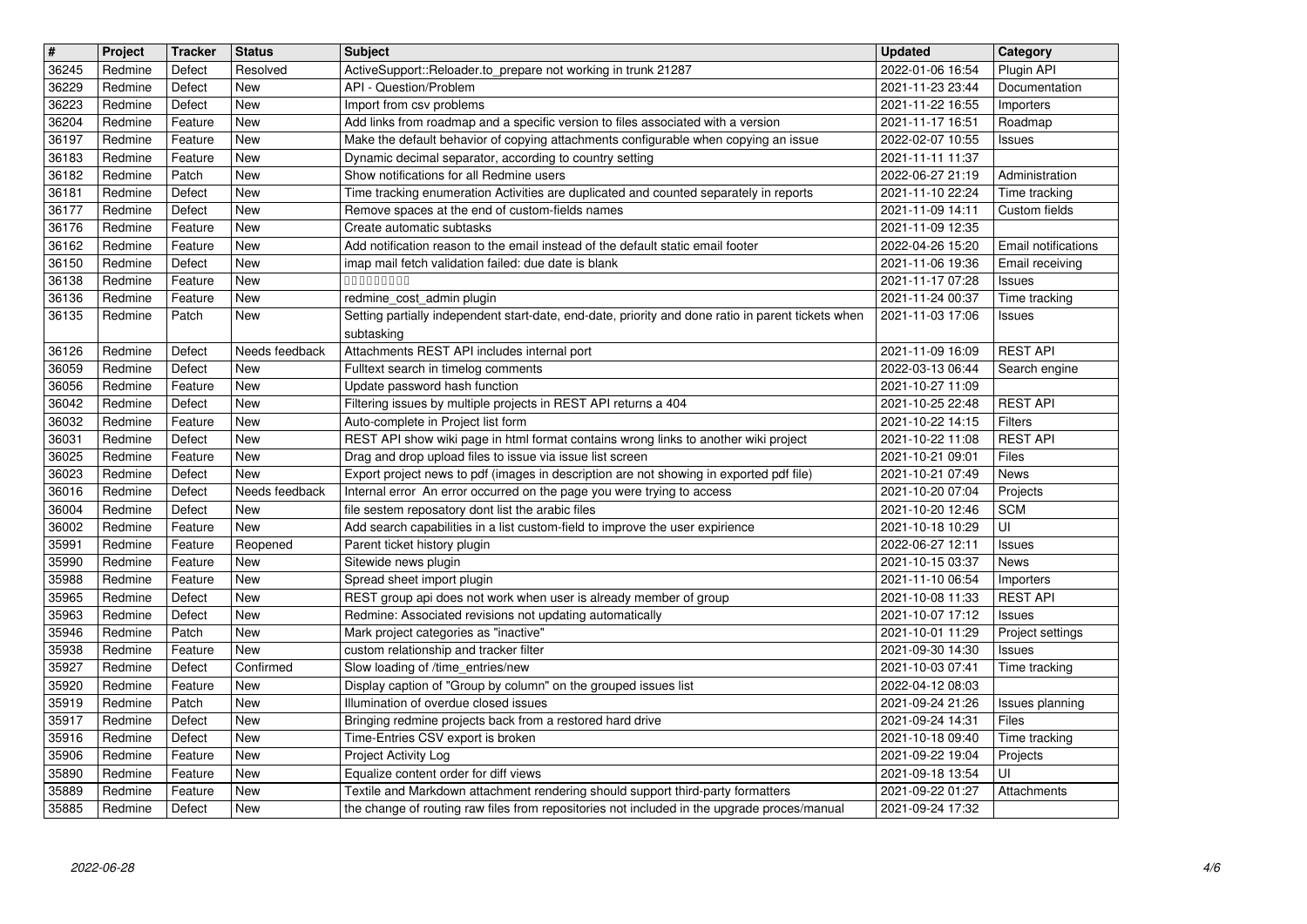| $\overline{\mathbf{H}}$ | Project | <b>Tracker</b> | <b>Status</b>  | <b>Subject</b>                                                                               | <b>Updated</b>   | Category                           |
|-------------------------|---------|----------------|----------------|----------------------------------------------------------------------------------------------|------------------|------------------------------------|
| 35880                   | Redmine | Feature        | Needs feedback | <b>ADFS Integrations</b>                                                                     | 2021-09-21 14:46 | Accounts /                         |
|                         |         |                |                |                                                                                              |                  | authentication                     |
| 35872                   | Redmine | Defect         | New            | Attendee listbox ordering problem solution                                                   | 2021-09-14 22:29 | Issues                             |
| 35861                   | Redmine | Feature        | New            | Add hook to import issue fields mapping view                                                 | 2021-09-09 11:46 | Hook requests                      |
| 35860                   | Redmine | Defect         | New            | Unable to see Custom Fields after migration                                                  | 2021-09-15 15:51 | Custom fields                      |
| 35859                   | Redmine | Feature        | New            | Azure AD Login                                                                               | 2021-09-08 16:44 | Accounts /                         |
|                         |         |                |                |                                                                                              |                  | authentication                     |
| 35843                   | Redmine | Feature        | Needs feedback | Rest Api: filter by issue category                                                           | 2021-09-07 18:40 | <b>REST API</b>                    |
| 35839                   | Redmine | Feature        | New            | API: Unable to distinguish between user and group, for the assigned_to field                 | 2021-09-06 19:16 | <b>REST API</b>                    |
| 35826                   | Redmine | Defect         | New            | a long time subversion diff blocked all other requests                                       | 2021-08-30 09:11 | <b>SCM</b>                         |
| 35816                   | Redmine | Patch          | New            | Patch to add Postgis adapter support                                                         | 2021-09-01 22:41 | Database                           |
| 35802                   | Redmine | Defect         | Needs feedback | Redmine profile language form lists non-localized languages as English                       | 2021-08-24 23:17 |                                    |
| 35799                   | Redmine | Feature        | New            | Add a link to (with count of) targeted but not-estimated issues to versions show view        | 2021-08-22 13:42 | Issues planning                    |
| 35798                   | Redmine | Feature        | New            | Add Total estimated/spent time issue query filters                                           | 2021-08-22 09:11 | Issues filter                      |
| 35797                   | Redmine | Feature        | New            | Don't show issues without spent time on the issues list with 0.00/0:00 spent time values     | 2021-09-05 22:53 | <b>Issues list</b>                 |
| 35796                   | Redmine | Feature        | New            | Allow subject and priority issue attributes (i.e. tracker fields) to be disablable           | 2021-08-22 07:22 | Issues                             |
| 35794                   | Redmine | Defect         | New            | ProjectQuery doesn't obey multiple sort orders                                               | 2021-08-22 04:06 | Projects                           |
| 35774                   | Redmine | Feature        | New            | Deprecate and Remove Version#effective date compatibility layer in favor of Version#due date | 2021-08-17 12:17 | Code                               |
|                         |         |                |                |                                                                                              |                  | cleanup/refactoring                |
| 35772                   | Redmine | Patch          | New            | Change the background color of tables written in Wiki notation                               | 2021-08-18 07:32 | UI                                 |
| 35771                   | Redmine | Feature        | New            | Document 'Repositories Management API' and 'Revisions Add/Delete Related Issues API'         | 2021-08-17 05:17 | Documentation                      |
| 35769                   | Redmine | Patch          | New            | Add a Revision (Changeset) API end-point with support for inclusion of associated issues     | 2021-08-17 12:20 | <b>REST API</b>                    |
| 35762                   | Redmine | Feature        | New            | Add an optional, explicit Project#start_date and Project#due_date to projects                | 2021-08-14 12:01 | Projects                           |
| 35761                   | Redmine | Feature        | New            | Display Project#start_date and Project#due_date on project show view                         | 2021-08-14 12:01 | Projects                           |
| 35760                   | Redmine | Feature        | New            | Add a fallback-mechanism to Version#due_date similar to Version#start_date                   | 2021-08-14 11:52 | Roadmap                            |
| 35750                   | Redmine | Feature        | New            | Export "version" information with custom fields                                              | 2021-08-12 18:10 | Custom fields                      |
| 35749                   | Redmine | Feature        | New            | Call                                                                                         | 2021-08-12 09:42 |                                    |
|                         |         |                |                | Redmine::Hook.call_hook(:model_changeset_scan_commit_for_issue_ids_pre_issue_update)         |                  |                                    |
|                         |         |                |                | not only in case of a fixed issue with 'fixes' keyword                                       |                  |                                    |
| 35747                   | Redmine | Feature        | New            | Allow style attribute for HTML elements in CommonMark formatter                              | 2021-08-12 09:13 | <b>Text formatting</b>             |
| 35734                   | Redmine | Defect         | New            | Comments are not shown correctly in Outlookmails when using nummeration where                | 2021-08-11 13:25 | Issues                             |
|                         |         |                |                | PRE-Blocks are included                                                                      |                  |                                    |
| 35732                   | Redmine | Defect         | New            | Clean up and reorder Redmine Wiki                                                            | 2021-12-16 09:47 |                                    |
| 35726                   | Redmine | Defect         | Confirmed      | Time Formatting does not apply to CSV exports                                                | 2022-01-19 22:45 | Time tracking                      |
| 35685                   | Redmine | Feature        | New            | Support for MySQL > 5.7 or MariaDB                                                           | 2022-06-10 12:46 | Database                           |
| 35680                   | Redmine | Defect         | New            | Error while using local hashes gitlab-repository                                             | 2021-08-04 09:40 | <b>SCM</b>                         |
| 35679                   | Redmine | Feature        | New            | Ignore text email parts only stating that the email should be viewed as HTML                 | 2021-08-03 22:14 | Email receiving                    |
| 35676                   | Redmine | Feature        | New            | Optimize performance of syntax highlighting implementation                                   | 2021-08-03 12:11 | Performance                        |
| 35674                   | Redmine | Patch          | New            | Several improvements (with fixes of inconsistencies) for the issues show view                | 2021-08-22 05:17 | $\overline{\overline{\mathsf{u}}}$ |
| 35670                   | Redmine | Defect         | New            | Graphs in the Issues Report details are too large.                                           | 2021-08-03 01:04 | Issues planning                    |
| 35667                   | Redmine | Feature        | New            | Consider generalization of My page block mechanism for use on the Issues Reports view        | 2021-08-02 18:08 | Issues planning                    |
| 35666                   | Redmine | Defect         | New            | Review incorrect usage of Setting.display_subprojects_issues                                 | 2021-08-02 15:42 | Issues                             |
| 35664                   | Redmine | Defect         | New            | Inconsistencies in rendering of subproject data on Issues Reports                            | 2021-08-02 15:26 | Issues planning                    |
|                         |         |                |                |                                                                                              |                  |                                    |
|                         |         |                |                |                                                                                              |                  |                                    |
|                         |         |                |                |                                                                                              |                  |                                    |
|                         |         |                |                |                                                                                              |                  |                                    |
|                         |         |                |                |                                                                                              |                  |                                    |
|                         |         |                |                |                                                                                              |                  |                                    |
|                         |         |                |                |                                                                                              |                  |                                    |
|                         |         |                |                |                                                                                              |                  |                                    |
|                         |         |                |                |                                                                                              |                  |                                    |
|                         |         |                |                |                                                                                              |                  |                                    |